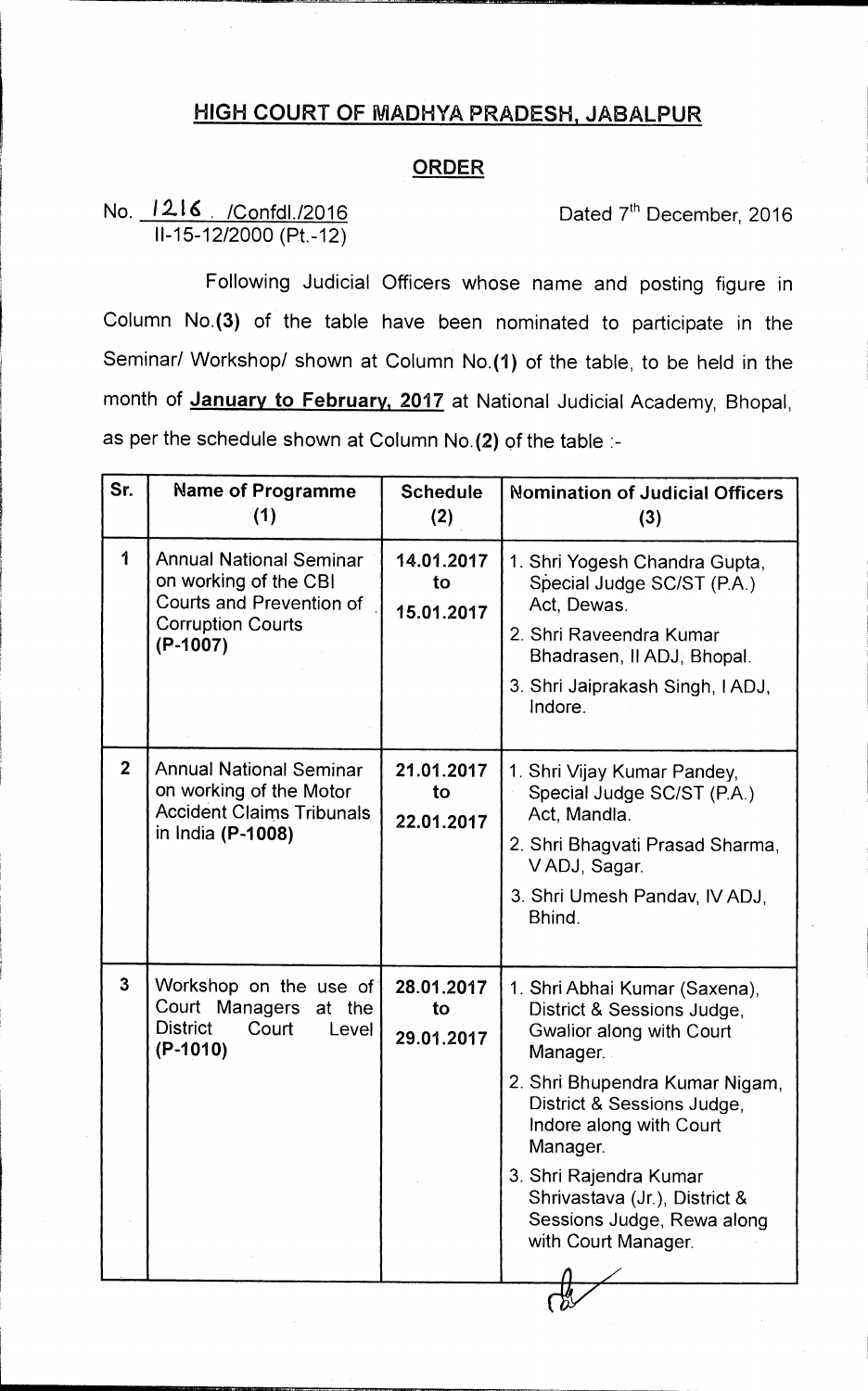| 4 | <b>Annual National Seminar</b><br>on the working of Labour<br><b>Courts and Industrial</b><br>Tribunals in India<br>(P-1013) | 18.02.2017<br>to<br>19.02.2017 | 1. Shri Praveen Kumar Trivedi,<br>Member Judge, Industrial Court<br>No.1, Indore.<br>2. Smt. Kiran Bala Pathak,<br>Member Judge, Industrial<br>Court, Rewa. |
|---|------------------------------------------------------------------------------------------------------------------------------|--------------------------------|-------------------------------------------------------------------------------------------------------------------------------------------------------------|
|   |                                                                                                                              |                                | 3. Shri Raj Kumar Sakhare,<br>Presiding Officer, Labour Court,<br>Rewa.                                                                                     |

**BY ORDER** 

**getting the Community of COMPANI)** 

**REGISTRAR GENERAL** 

Endt. No.  $1217$  /Confdl./2016 Dated 7<sup>th</sup> December, 2016 11-15-12/2000 (Pt.-12)

Copy forwarded to:-

- 1. The Principal Secretary, Government of M.P., Law & Legislative Affairs Department, Vindhyachal Bhawan, Bhopal for information.
- **2.** 
	- 1. Shri Yogesh Chandra Gupta, Special Judge SC/ST (P.A.) Act, Dewas.
	- 2. Shri Raveendra Kumar Bhadrasen, II ADJ, Bhopal.
	- 3. Shri Jaiprakash Singh, 1ADJ, Indore.
	- 4. Shri Vijay Kumar Pandey, Special Judge SC/ST (P.A.) Act, Mandla.
	- 5. Shri Bhagvati Prasad Sharma, V ADJ, Sagar.
	- 6. Shri Umesh Pandav, IV ADJ, Bhind.
	- 7. Shri Abhai Kumar (Saxena), District & Sessions Judge, Gwalior.
	- 8. Shri Bhupendra Kumar Nigam, District & Sessions Judge, Indore.
	- 9. Shri Rajendra Kumar Shrivastava (Jr.), District & Sessions Judge, Rewa.
	- 10. Shri Praveen Kumar Trivedi, Member Judge, Industrial Court No.1, Indore.
	- 11. Smt. Kiran Bala Pathak, Member Judge, Industrial Court, Rewa.
	- 12 Shri Raj Kumar Sakhare, Presiding Officer, Labour Court, Rewa.

**The nominated Judicial Officers are directed to attend the Seminar / Workshop as per schedule.** 

**The nominated Judicial Officers are directed to observe following instructions :-** 

To intimate the Registry after attending the Seminar / Workshop